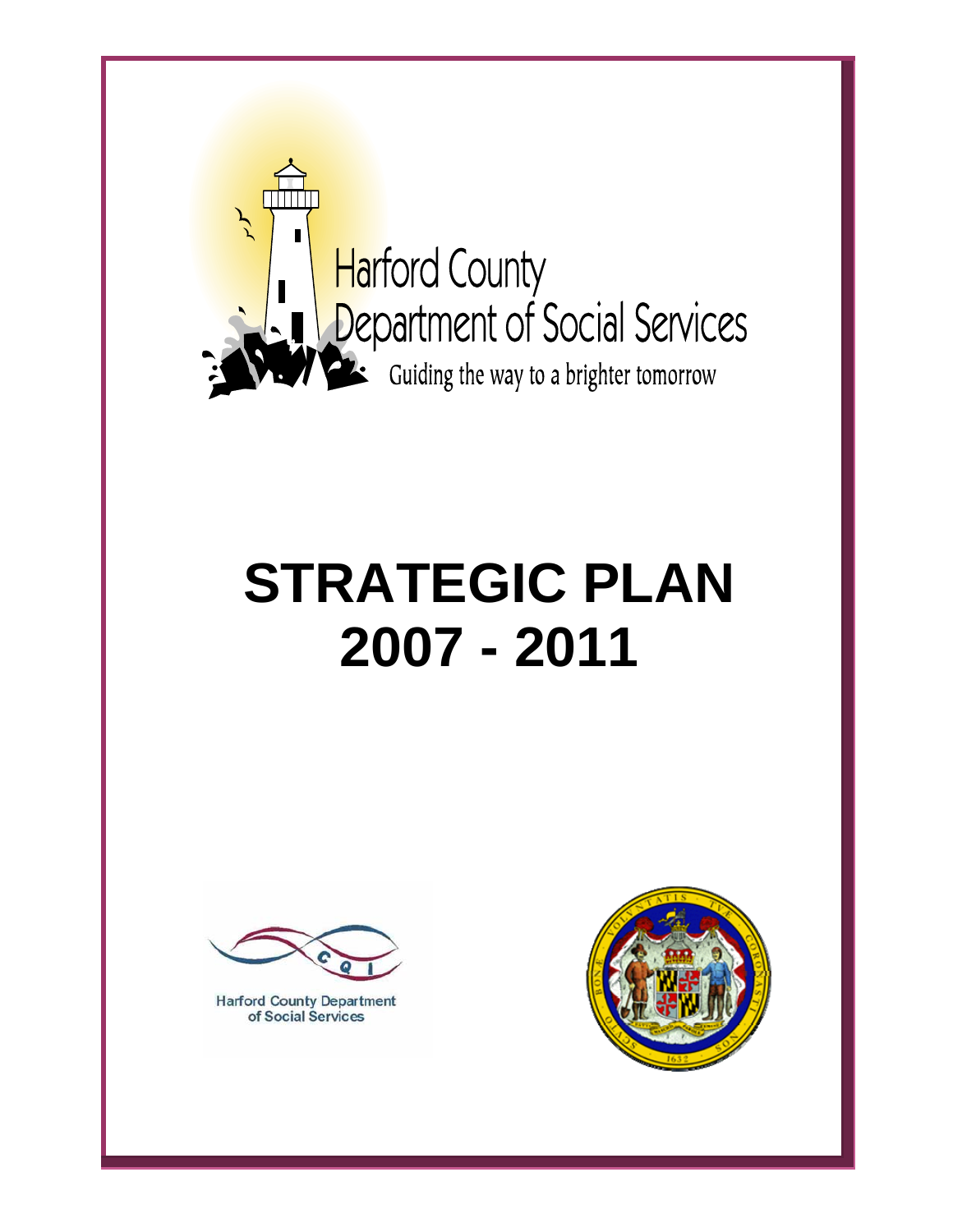# *A Message From The Director*

The Past is Prologue…

Life is a developmental process as we experience growth coupled with joy, difficulty and lessons learned. The decisions we make today will have an impact upon us years later. We never truly know the impact of our decisions until we reflect upon them at some future time.

Organizational life is no different and, in many ways, is more complex. Communication processes, relationship issues, internal and external forces are but a few elements that become exaggerated when a large group of people join together to achieve a common mission. It is my belief that a fundamental task of organizations is to provide the enabling conditions for people to lead the most enriching lives they can – customers and staff alike. Strategic planning is one mechanism by which to achieve this task.

In 1998, this Agency took its first steps towards developing a strategic plan for the future. In many respects that effort sought the "low hanging fruit" and was largely successful from an internal perspective. In 2002, we revised our plan so as to address our customers and our community while also striving for a work environment that promoted excellence. The end product was a five-year plan (FY 2002 to 2006) that reflected the evolution of our thinking based upon decisions made and lessons learned.

Today, I am pleased to provide the third iteration of our strategic planning efforts – our five-year plan for fiscal years 2007-2011. This plan embodies a number of changes in the language used, i.e., mission and vision statements as well as the addition of a fourth goal. This plan is even more externally focused in nature than our previous plans and represents the sum total of our "strategic learning" over the past nine years. It is designed to meet our mandates and to further expand our service delivery system with the ultimate aim of making us a guiding force within our environment. Performance quality improvement will be the lifeblood of our efforts.

Consisting of 185 staff in number, we can be a formidable force within our community. The future of this organization and the community cannot be met with a frenzied search for simple fixes. We can create an organization that is rich and excellent. We can also foster an external environment that is rich and excellent. In so doing, we can create excellence in those we serve! To do so we must plan strategically as we strive to improve ourselves and grasp the future for the betterment of all.

Thank you,

 Jerome M. Reyerson, LCSW-C Director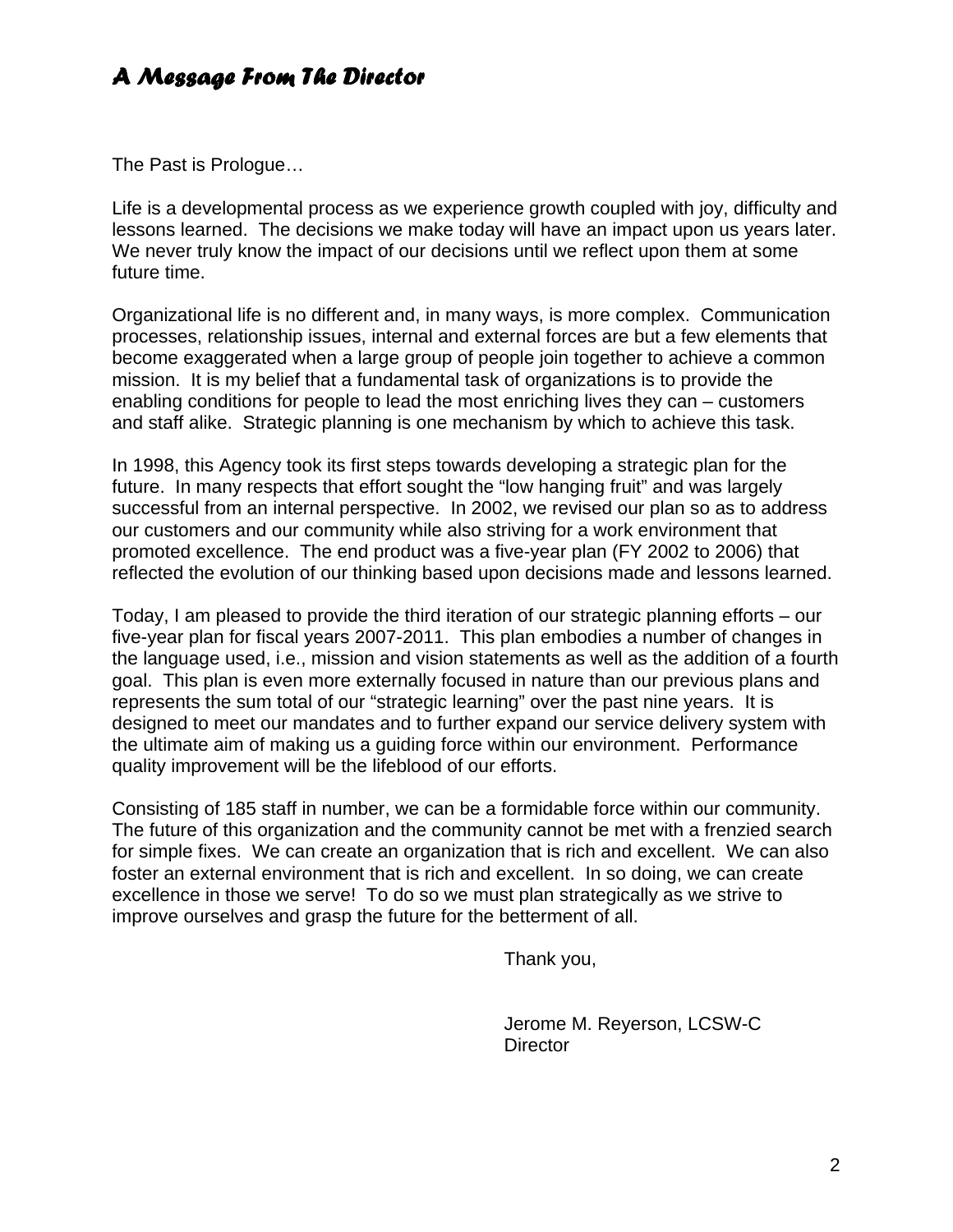# **Background**

The Harford County Department of Social Services (HCDSS) developed its first strategic plan in 1998. The plan set the course for the future direction of the Agency. In July 2001, HCDSS convened a strategic planning retreat to update the plan. During the spring of 2006, HCDSS engaged in a comprehensive review and update of the 2001 strategic plan. The result of this thorough review is the **HCDSS 2007 – 2011 Strategic Plan**.

# **HCDSS Vision**

We envision an agency that works in partnership with the community to empower families to grow in self-sufficiency, and to facilitate the safe and healthy development of children and the well being of vulnerable adults.

# **HCDSS Mission**

As a guiding force within our community, we actively pursue opportunities to promote the growth and development of families, empower people in need and protect vulnerable children and adults.

## **HCDSS Values**

The Harford County Department of Social Services is a high performance organization where:

- …everyone puts customers first.
- …everyone is innovative.
- …everyone is a leader.
- …everyone takes personal responsibility for achieving positive outcomes.

To meet our mission, to continuously exceed customer expectations and provide the highest quality service, we have adopted the following values:

Customer Focused Service is:

- What we do every day as part of our job.
- How and how well we do our jobs.
- Being proactive.
- Responding promptly and effectively.
- Showing respect, compassion and letting people know we care.

Innovation is:

- Seeing possibilities
- Being open to new ideas.
- Seeking new opportunities.
- Looking for new and more effective ways to do things.
- Raising our expectations.
- Recognizing change as an opportunity.
- Integrating services.

Leadership is:

- Recognizing that everyone is a leader.
- Taking personal responsibility for your actions.
- Taking ownership of your job.
- Taking pride in your work.
- Being credible.
- Being a positive role model.